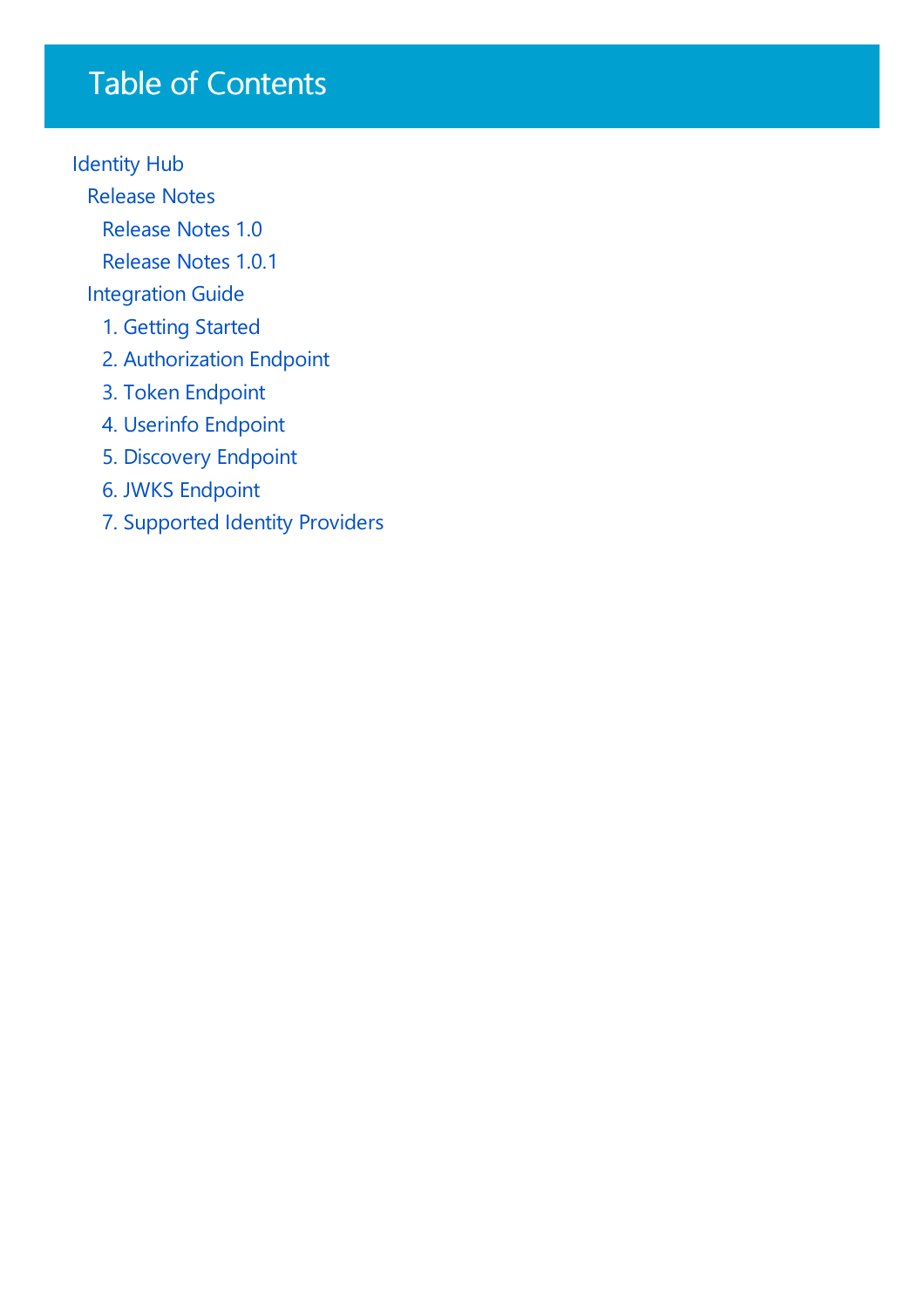# <span id="page-1-0"></span>Identity Hub - Release Notes

The following versions of Connective Identity Hub are currently supported:

- [Identity](#page-2-0) Hub 1.0
- [Identity](#page-3-0) Hub 1.0.1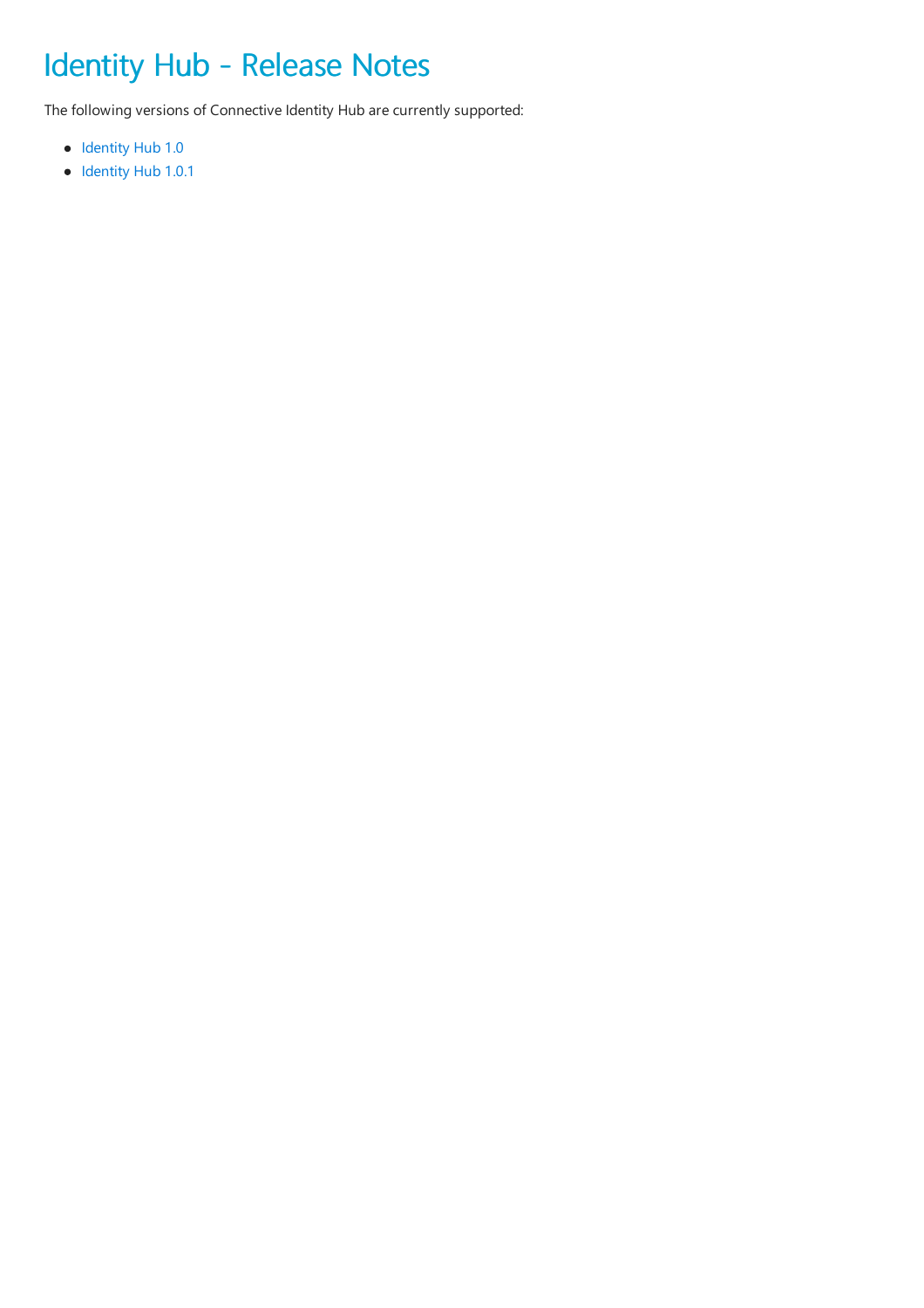# <span id="page-2-0"></span>Identity Hub 1.0 - Release Notes

Release date: 2020-06-19

### **1.1 New features**

The Connective Identity Hub is Connective's new identification service based on the OpenID Connect protocol.

With Connective Identity Hub 1.0, customers can use different identification providers such as eID and itsme to identity their users. In future versions, more identification providers will be added.

### **1.2 Handled issues**

N/A.

### **1.3 Known issues**

N/A.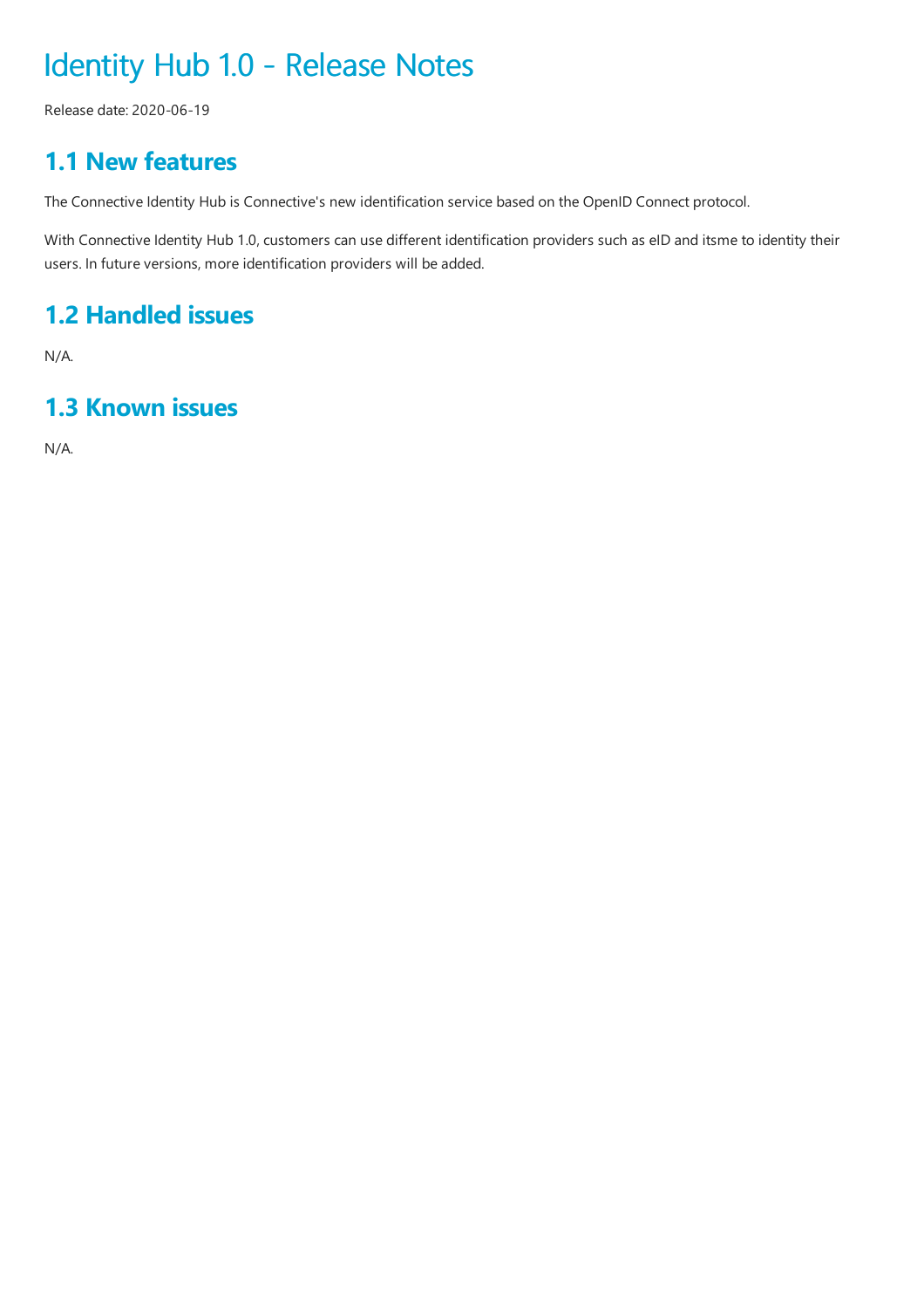# <span id="page-3-0"></span>Identity Hub 1.0.1 - Release Notes

Release date: 2020-09-25

### **1.1 New features**

Identity Hub 1.0.1 is a hotfix version and doesn't contain new features.

### **1.2 Handled issues**

| <b>JIRA CODE</b> | <b>ISSUE CODE</b> | <b>DESCRIPTION</b>                                                  |
|------------------|-------------------|---------------------------------------------------------------------|
| $CIH-14$         |                   | Date and time are now added to the logs.                            |
| $CHH-35$         |                   | Canceling the readout in IDS sometimes resulted in an endless loop. |
| $CHH-38$         |                   | Incoming json fields from Itsme are now correctly parsed.           |

### **1.3 Known issues**

N/A.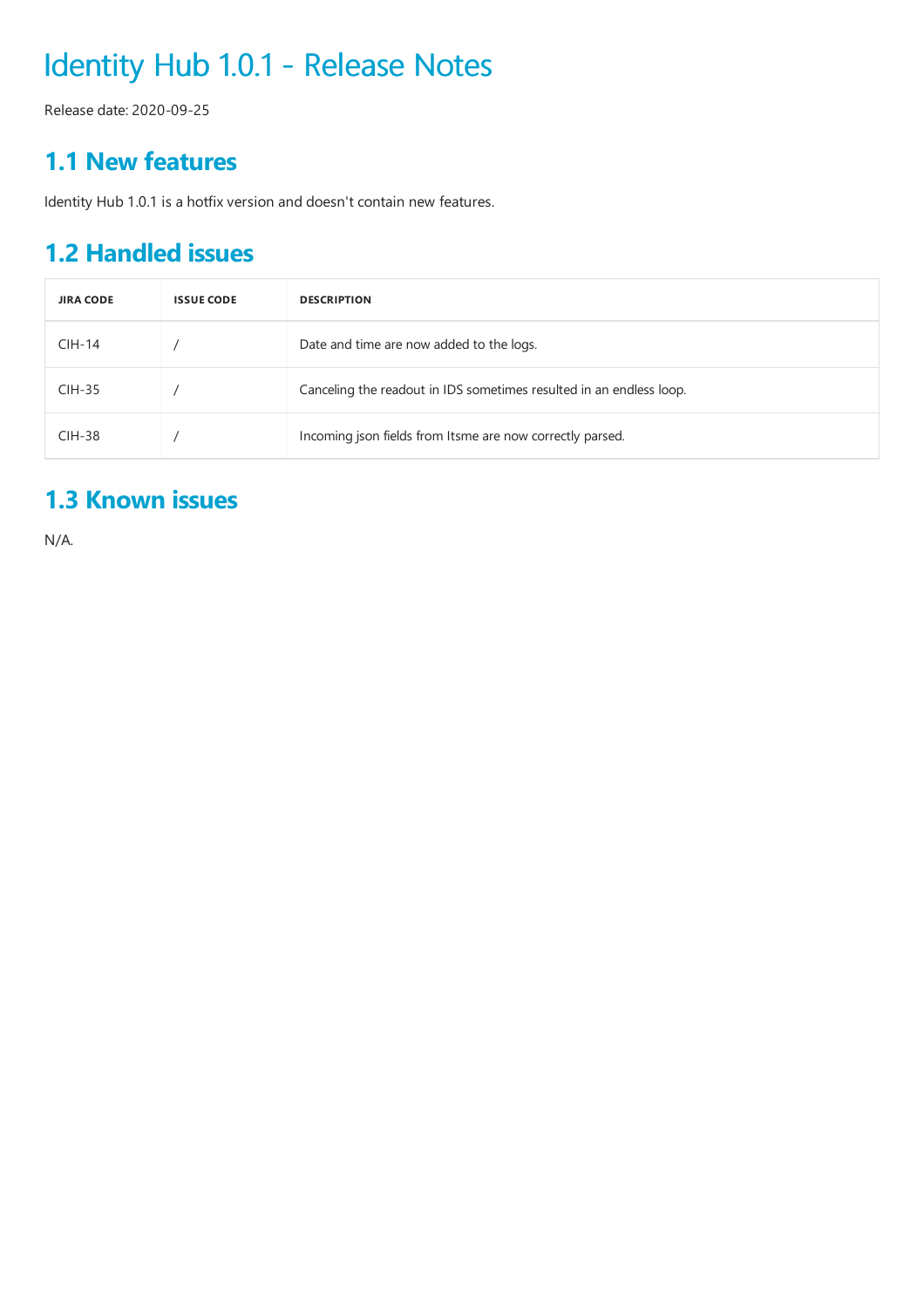# <span id="page-4-0"></span>Identity Hub 1.0 - Integration Guide

## **Introduction**

This section describes the technical integration with the Connective Identity Hub.

The API for the Identity Hub is based on the OpenID Connect protocol, specifically the Authorization Code Flow. The Connective implementation is a basic implementation of this protocol. This document will describe the protocol as implemented for the Connective Identity Hub.

The OpenID Connect protocol goes as follows:

- The customer application redirects the end user's browser to the Identity Hub's Authorization Endpoint, indicating what user information will be requested.
- The Identity Hub redirects to the Authorization Endpoint of the requested Identity Provider.
- The user identifies himself by a means supported by the Identity Provider.
- The Identity Hub redirects the user's browser to customer application with a "code".
- The customer application's backend calls the Token Endpoint and authorizes itself, in exchange the customer application receives an "access token" (to get access to the user's data) and an "id token" which mainly serves as an identifier for the user.
- The customer application's backend calls the UserInfo endpoint to retrieve the requested user information formatted as claims.

The Identity Hub also implements the Jwks Endpoint which lets the customer application retrieve all public keys necessary to verify JWT tokens which were issued by the service.

The OpenID Connect Discovery endpoint can be called to retrieve information of where all the other endpoints are located and what modes are supported.

### **Table of contents**

- 1. [Getting](#page-5-0) Started
- 2. [Authorization](#page-6-0) Endpoint
- 3. Token [Endpoint](#page-8-0)
- 4. Userinfo [Endpoint](#page-10-0)
- 5. [Discovery](#page-11-0) Endpoint
- 6. JWKS [Endpoint](#page-12-0)
- 7. [Supported](#page-13-0) Identity Providers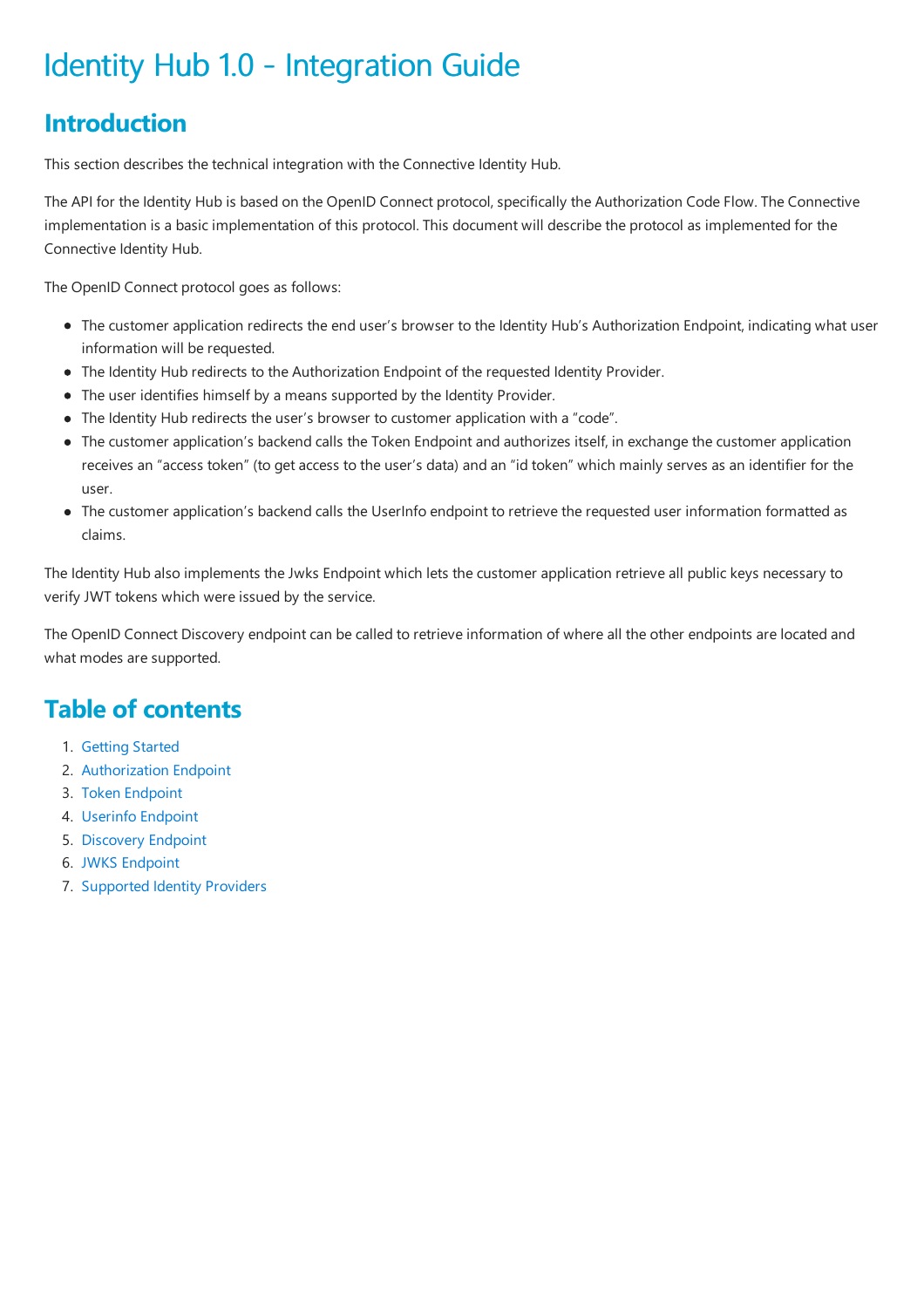### <span id="page-5-0"></span>**1. Getting started**

Some customer information needs to be collected before the *Connective Identity Hub* can be used:

Each client application from the customer needs to define a **name**.

Another necessary bit of information is the allowed redirect URLs. The Connective Identity Hub is based on the OpenID Connect protocol. OpenID Connect works by redirecting the user between the customer application and the Identification Service. While the user information cannot be retrieved without a password, an attacker may still try to initiate a readout flow and redirect the end user to a phishing website. Each client should therefore specify up-front which redirect URLs will be allowed. An error will be raised if the redirect URL in a given parameter does not match the ones registered in the configuration. A redirect URL should use the HTTP/S scheme, cannot contain any query parameters and must always be passed to the *Connective Identity Hub* in the exact same way it was registered.

The customer should also indicate which Identity Providers the client should be able to use. It is possible that additional information will be needed when making use of a specific Identity Provider.

Connective can then proceed to initialize the configuration. Once that is done, each client will receive a unique OpenId Connect **client\_id** associated with theclient's redirect URL and a **unique client\_secret**.

The *Connective Identity Hub* allows two **authentication methods** to be used for communication with thecustomer's client application's backend:

- Basic authentication: encodes the client secret and transmits it through the Authorization HTTP header
- POST authentication: sends, amongst others, the client secret in a form-url-encoded POST body

Which method you should use depends largely on the OpenId Connect library used by the customer application. Either method will have to communicate over an HTTP/S connection, so the password is never sent "in the clear". Basic authentication is preferred because it allows the HTTP server to quickly filter bad requests.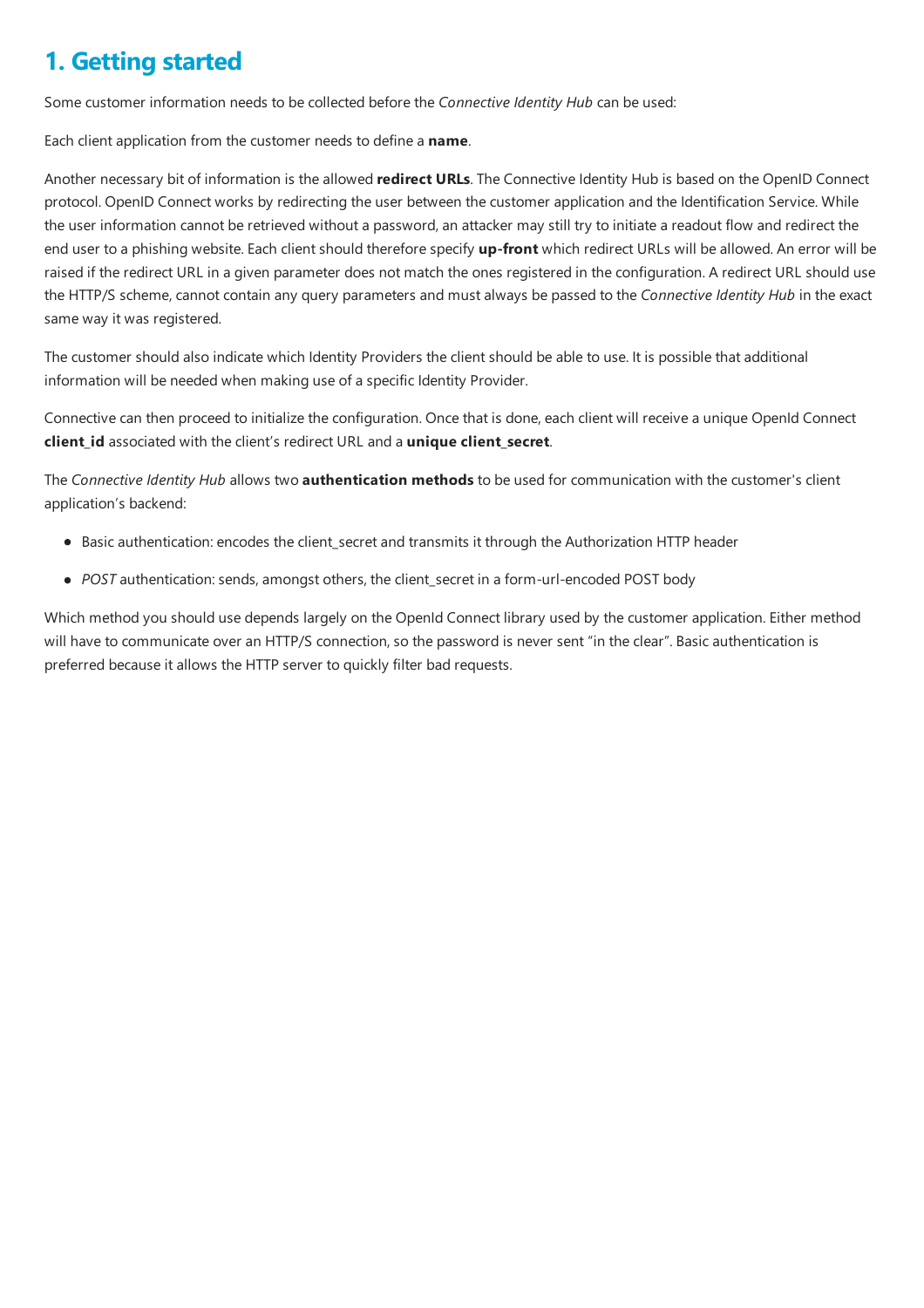# <span id="page-6-0"></span>**2. Authorization endpoint**

#### Request

The authorization endpoint is the entry point to start an identification process. The customer's client application redirects the user's browser to this entry point:

https://<servername>/connect/authorize

This URL can be retrieved from the Discovery Endpoint, using the key *authorization\_endpoint*.

Request query parameters:

| <b>PARAMETER</b> | <b>DESCRIPTION</b>                                                                                                                                                                                                                                                                                                                                                                                                             | <b>USE</b>  |
|------------------|--------------------------------------------------------------------------------------------------------------------------------------------------------------------------------------------------------------------------------------------------------------------------------------------------------------------------------------------------------------------------------------------------------------------------------|-------------|
| response_type    | This defines the processing flow to be used when forming the response. Because Connective<br>Identity Hub uses the Authorization Code Flow, this value must be code.                                                                                                                                                                                                                                                           | Required    |
| client_id        | Identifier for the client customer application, supplied by Connective.                                                                                                                                                                                                                                                                                                                                                        | Required    |
| acr_values       | Space-separated string that specifies the acr values that the Authorization Server is being<br>requested to use for processing this Authentication Request, with the values appearing in<br>order of preference.<br>This parameter will be used to decide on the actual Identity Provider that will be called. For<br>this reason, the value must contain <i>idp:<name_of_identity_provider></name_of_identity_provider></i> . | Required    |
| redirect_uri     | URL where the Connective Identity Hub will redirect the user's browser to with the intent to<br>deliver a code to the customer's client application when successful, or to inform it about<br>errors. Must match the client's configuration as seen in section Getting Started.<br>Note: when using https://localhost as redirect_uri, the response_mode=form_post must be<br>used                                             | Required    |
| scope            | The scope parameter allows the application to express the desired scope of the access<br>request. It <b>must</b> contain the value <b>openid</b> .<br>You may also specify additional scopes, separated by spaces, to request more information<br>about the user. Please read the documentation of the specific Identity Provider to get the full<br>list of supported scopes.                                                 | Required    |
| state            | An opaque value used in the Authentication Request, which will be returned unchanged in<br>the Authorization Code. This parameter should be used for preventing cross-site request<br>forgery (XRSF).                                                                                                                                                                                                                          | Recommended |
| nonce            | A string value used to associate a session with an Id Token, and to mitigate replay attacks.<br>The value is passed through unmodified from the Authentication Request to the Id Token.<br>Sufficient entropy must be present in the nonce values used to prevent attackers from<br>guessing values.                                                                                                                           | Recommended |
| claims           | This parameter is used to request specific claims. The value is a JSON object listing the<br>requested claims. Please read the documentation of the specific Identity Provider to get the<br>full list of supported claims.                                                                                                                                                                                                    | Optional    |
| ui_locales       | Language code to indicate in which language to present the UI. Please read the<br>documentation of the specific Identity Provider to get the full list of supported locales.                                                                                                                                                                                                                                                   | Optional    |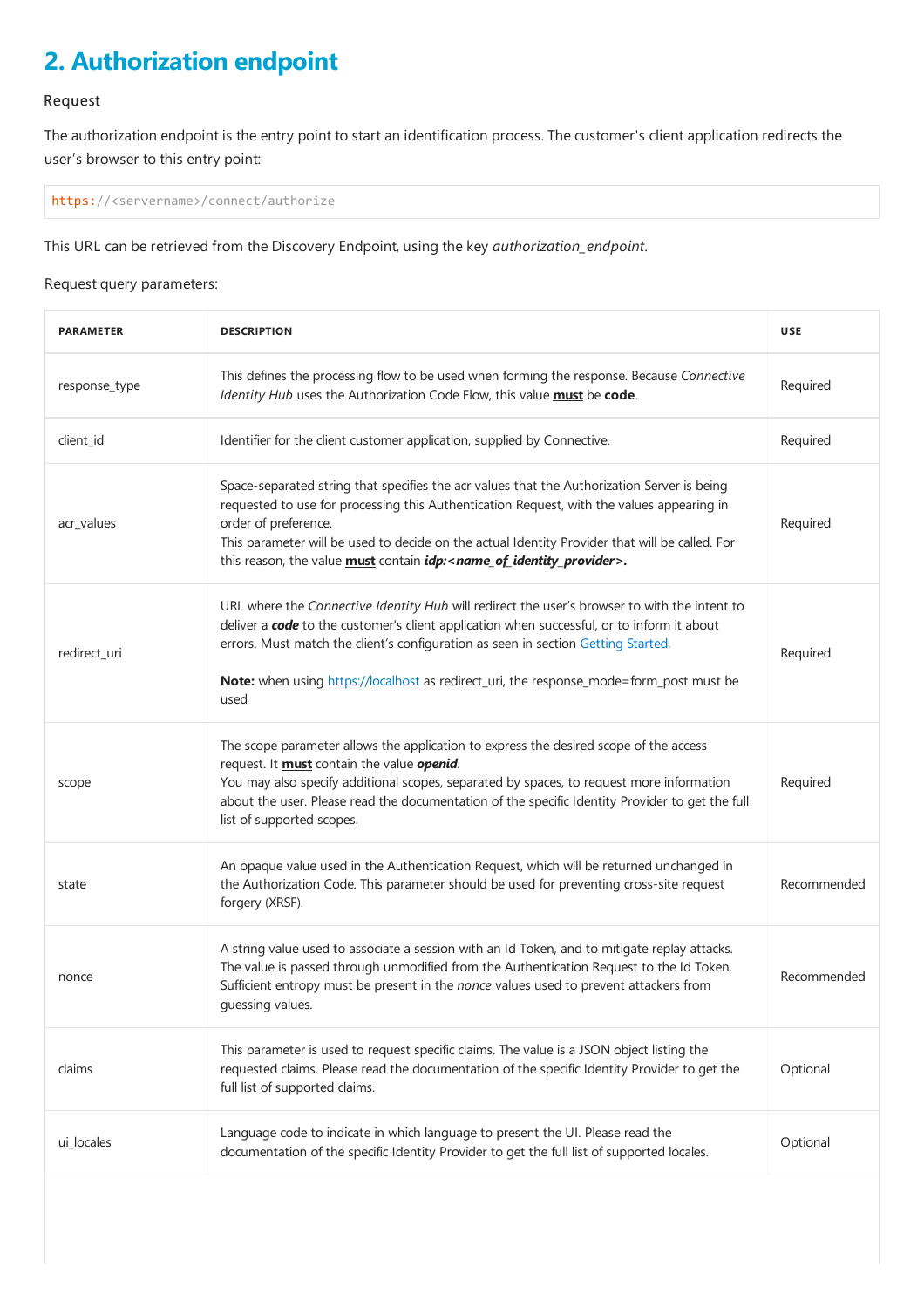| <b>PARAMETER</b>      | <b>DESCRIPTION</b>                                                                                                                                                                                                                                                                                                                    | <b>USE</b>  |
|-----------------------|---------------------------------------------------------------------------------------------------------------------------------------------------------------------------------------------------------------------------------------------------------------------------------------------------------------------------------------|-------------|
| code challenge        | A challenge derived from the code verifier that is sent in the authorization request, to be<br>verified against later. A code verifier is a cryptographically random string that is used to<br>correlate the authorization request to the token request. Use this parameter to initiate a<br>PKCE (Proof Key for Code Exchange) flow. | Optional    |
| code challenge method | The method that was used to derive code challenge. It <b>must</b> contain the value <b>S256</b> if a<br>code_challenge, and thus the PKCE (Proof Key for Code Exchange) flow, is used.<br>The challenge is calculated as follows: code_challenge = BASE64URL-<br>ENCODE(SHA256(ASCII(code verifier)))                                 | Conditional |

#### Response

#### Success

If the user is successfully authenticated and authorizes access to therequested data, *Connective Identity Hub* will return an Authorization Code to your server component. This is achieved by returning an Authentication Response, which is a HTTP 302 redirect request to the*redirect\_uri* specified previously in the Authentication Request.

The response will contain following query parameters:

| <b>PARAMETER</b> | <b>DESCRIPTION</b>                                                                                                                                                                    | <b>USE</b>  |
|------------------|---------------------------------------------------------------------------------------------------------------------------------------------------------------------------------------|-------------|
| code             | The code parameter holds the Authorization Code, which is a string value. This value should be provided to<br>the Token endpoint as described in the Token Endpoint section.          | Required    |
| state            | The <b>state</b> parameter will be returned if a value was provided in the Authentication Request. The returned<br>value should match the one supplied in the Authentication Request. | Conditional |

#### Error

If the request fails due to a missing, invalid, or mismatching redirection URI, or if the client identifier is missing or invalid, the Identity Provider should inform the user of the error and must not automatically redirect him to the invalid redirection URI.

If the user denies the Authentication Request or if the request fails for reasons other than a missing or invalid redirection URI, the *Connective Identity Hub* will return an error response to your client application. As for a successful response this is achieved by returning a HTTP 302 redirect request to the*redirect\_uri* specified in the Authentication Request.

The error response query parameters are the following:

| <b>PARAMETER</b>  | <b>DESCRIPTION</b>                                                                                 | <b>USE</b>  |
|-------------------|----------------------------------------------------------------------------------------------------|-------------|
| error             | The error type                                                                                     | Required    |
| error_description | A description of the error, indicating the problem in more detail.                                 | Optional    |
| state             | The <b>state</b> parameter will be returned if a value was provided in the Authentication Request. | Conditional |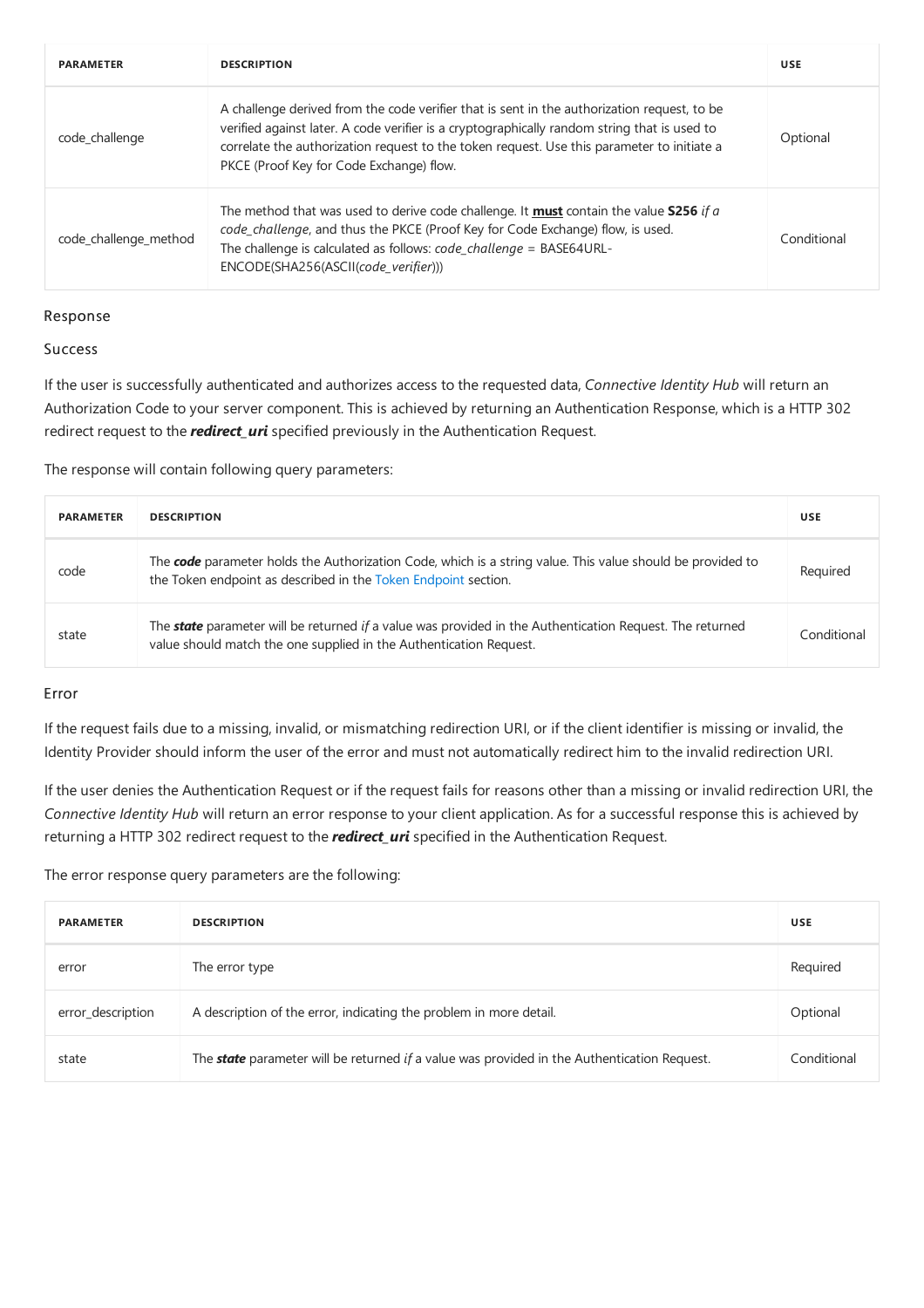# <span id="page-8-0"></span>**3. Token Endpoint**

#### Request

When calling the Token endpoint, the customer's client application needs to authenticated by using its unique **client\_id** and client\_secret. As mentioned in section [Getting](#page-5-0) Started, there are 2 methods of providing these credentials. In both cases the HTTP Method is POST. The content type should be set to **application/x-www-form-urlencoded**.

The Token endpoint can be found at the following URL:

https://<servername>/connect/token

This URL can be retrieved from the Discovery Endpoint, using the key *token\_endpoint*.

The *Connective Identity Hub* supports thefollowing parameters in the POST body:

| <b>PARAMETER</b> | <b>DESCRIPTION</b>                                                                                                                                                                                                                | <b>USE</b>  |
|------------------|-----------------------------------------------------------------------------------------------------------------------------------------------------------------------------------------------------------------------------------|-------------|
| grant_type       | This <b>must</b> be set to <b>authorization code</b> .                                                                                                                                                                            | Required    |
| code             | The Authorization Code received in response to the Authentication Request.                                                                                                                                                        | Required    |
| redirect uri     | The redirection URI supplied in the original Authentication Request. This is the URL to which you want the<br>user to be redirected after the authorization is complete.                                                          | Required    |
| code verifier    | A code verifier is a cryptographically random string that is used to correlate the authorization request to the<br>token request. Use this parameter when a code_challenge was used in the authentication request (PKCE<br>flow). | Conditional |

#### Response

#### Success

If the Token Request has been successfully validated, we will return an HTTP 200 OK response including id and access tokens. Content type will be *application/json*.

The response body will include:

| <b>PARAMETER</b> | <b>DESCRIPTION</b>                                                                                                  | <b>USE</b> |
|------------------|---------------------------------------------------------------------------------------------------------------------|------------|
| access token     | The access token which may be used to access the Userinfo Endpoint.                                                 | Required   |
| expires_in       | The number of seconds the <b>access token</b> will remain valid.                                                    | Required   |
| token_type       | Set to <b>Bearer</b>                                                                                                | Required   |
| id_token         | The id token is a JSON Web Token (JWT) that contains user profile information represented in the form of<br>claims. | Required   |

With the following values returned in the *id\_token*:

| <b>PARAMETER</b> | <b>DESCRIPTION</b>                        | <b>USE</b> |
|------------------|-------------------------------------------|------------|
| <b>ISS</b>       | Identifier of the issuer of the Id Token. | Required   |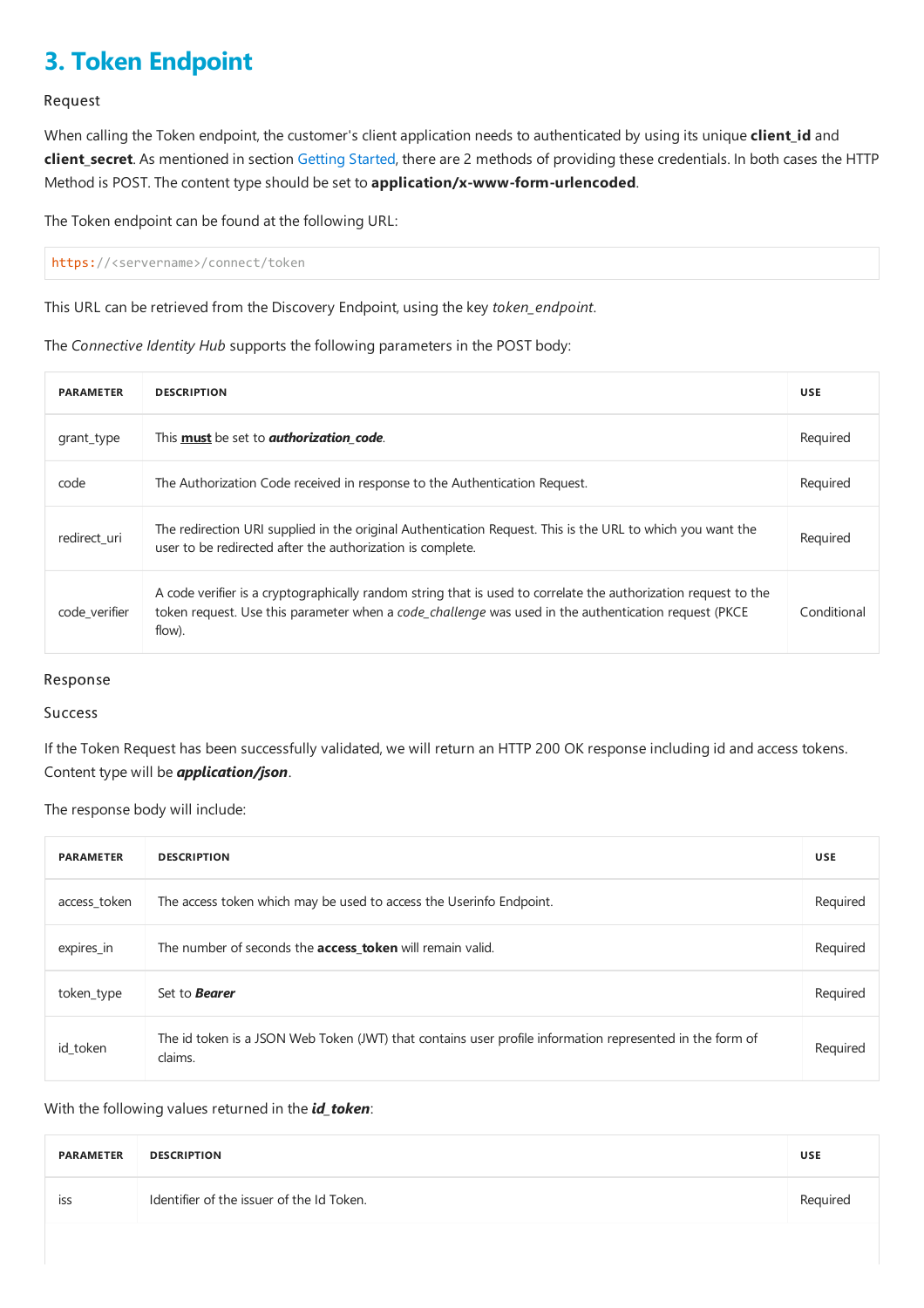| <b>PARAMETER</b> | <b>DESCRIPTION</b>                                                                                                                                                                                                                                                                                                                                             | <b>USE</b>  |
|------------------|----------------------------------------------------------------------------------------------------------------------------------------------------------------------------------------------------------------------------------------------------------------------------------------------------------------------------------------------------------------|-------------|
| sub              | An identifier for the user. Use sub in the customer's client application as the unique identifier key for the user.                                                                                                                                                                                                                                            | Required    |
| aud              | Audience of the Id Token. This will contain the client_id. This is the client identifier you received when<br>registering your customer client application in the Connective Identity Hub.                                                                                                                                                                     | Required    |
| exp              | Expiration time on or after which the Id Token <b>must not</b> be accepted for processing.                                                                                                                                                                                                                                                                     | Required    |
| nbf              | The time before which the Id Token <b>must not</b> be accepted for processing.                                                                                                                                                                                                                                                                                 | Required    |
| iat              | The time the Id Token was issued, represented in Unix time (integer seconds).                                                                                                                                                                                                                                                                                  | Required    |
| auth_time        | Time when the End-User authentication occurred, represented in Unix time (integer seconds).                                                                                                                                                                                                                                                                    | Required    |
| amr              | This value will be set to <b>external</b> .                                                                                                                                                                                                                                                                                                                    | Required    |
| idp              | This value will be set to the name of the Identity Provider that was used to perform the authentication<br>request.                                                                                                                                                                                                                                            | Required    |
| nonce            | String value used to associate a client session with an Id Token, and to mitigate replay attacks. The value is<br>passed through unmodified from the authentication request to the Id Token. If present in the Id token, clients<br>must verify that the nonce claim value is equal to the value of the nonce parameter sent in the authentication<br>request. | Conditional |
| at_hash          | Access Token hash value.                                                                                                                                                                                                                                                                                                                                       | Required    |
| s hash           | State hash value. If a state parameter was sent in the authentication request.                                                                                                                                                                                                                                                                                 | Conditional |

#### Error

If theToken Request is invalid or unauthorized an HTTP 400 response will bereturned. Content type will be *application/json*.

The error response body contains:

| <b>PARAMETER</b>  | <b>DESCRIPTION</b>                                                 | <b>USE</b> |
|-------------------|--------------------------------------------------------------------|------------|
| error             | The error type.                                                    | Required   |
| error_description | A description of the error, indicating the problem in more detail. | Optional   |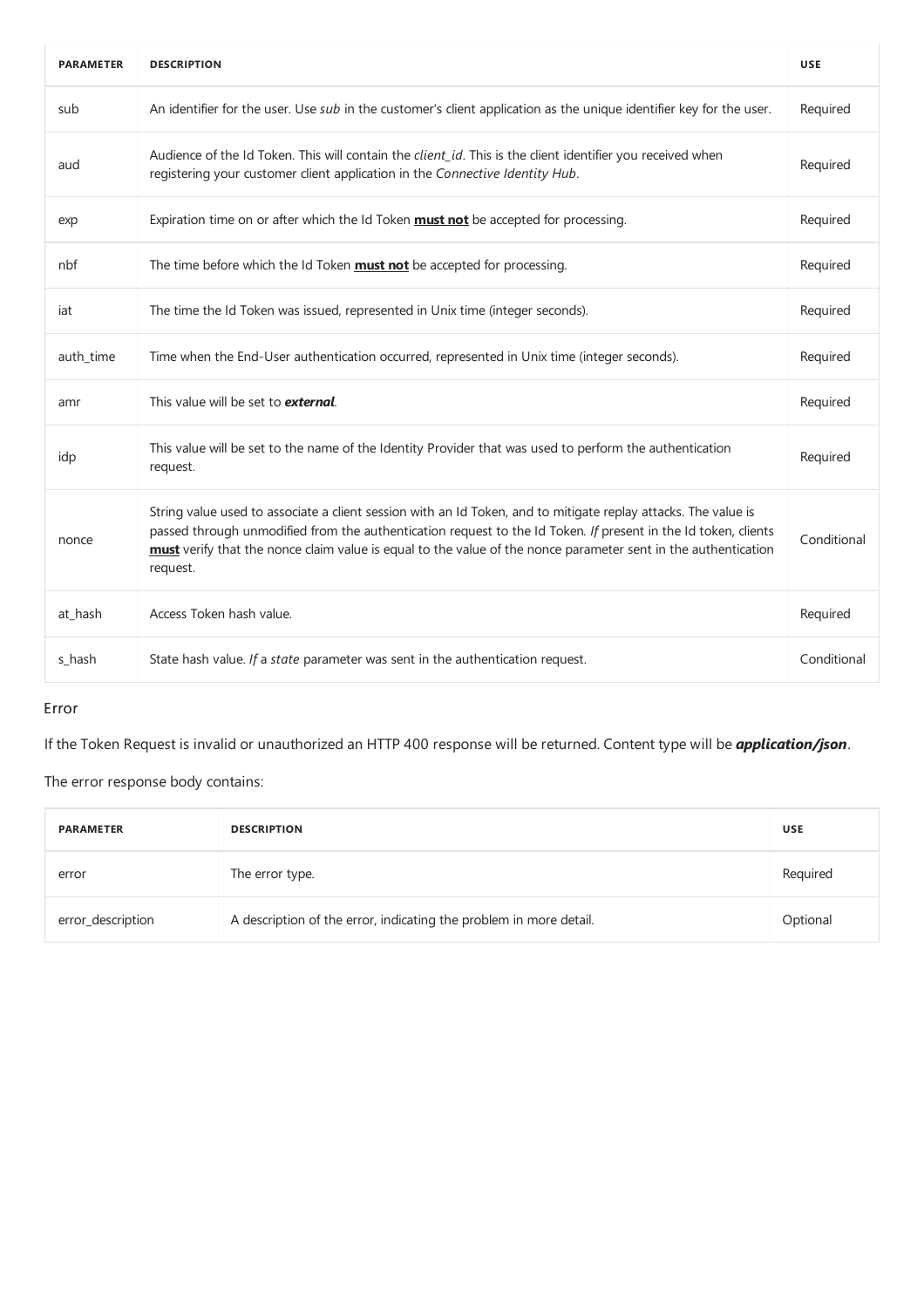# <span id="page-10-0"></span>**4. Userinfo Endpoint**

The customer's client application's backend calls the UserInfo Endpoint to retrieve the user info in claims form.

To do so, the customer's client application needs to provide the **access\_token** as received from the Token Endpoint in the HTTP Authorization header. The access token is only valid for a limited amount of time so this call must be done before the token is expired.

The UserInfo Endpoint can be found at the following URL:

https://<servername>/connect/userinfo

This URL can be retrieved from the Discovery Endpoint, using the key *userinfo\_endpoint*.

#### Success

The Userinfo Endpoint will return an HTTP 200 response and the user claims in a plain JSON format. Content type will be *application/json*.

The actual contents of the response depend on the scopes given to the Authorization Endpoint and the selected Identity Provider.

#### Error

If the Token Request is invalid or unauthorized a response will be returned. Content type will be *application/json*.

The error response status code can be:

| <b>STATUS</b> | <b>DESCRIPTION</b>                 |
|---------------|------------------------------------|
| 400           | In case of invalid request         |
| 401           | In case of expired / invalid token |
| 403           | In case of insufficient scope      |

#### The error response body will contain:

| <b>PARAMETER</b>  | <b>DESCRIPTION</b>                                                 | <b>USE</b> |
|-------------------|--------------------------------------------------------------------|------------|
| error             | The error type.                                                    | Required   |
| error_description | A description of the error, indicating the problem in more detail. | Optional   |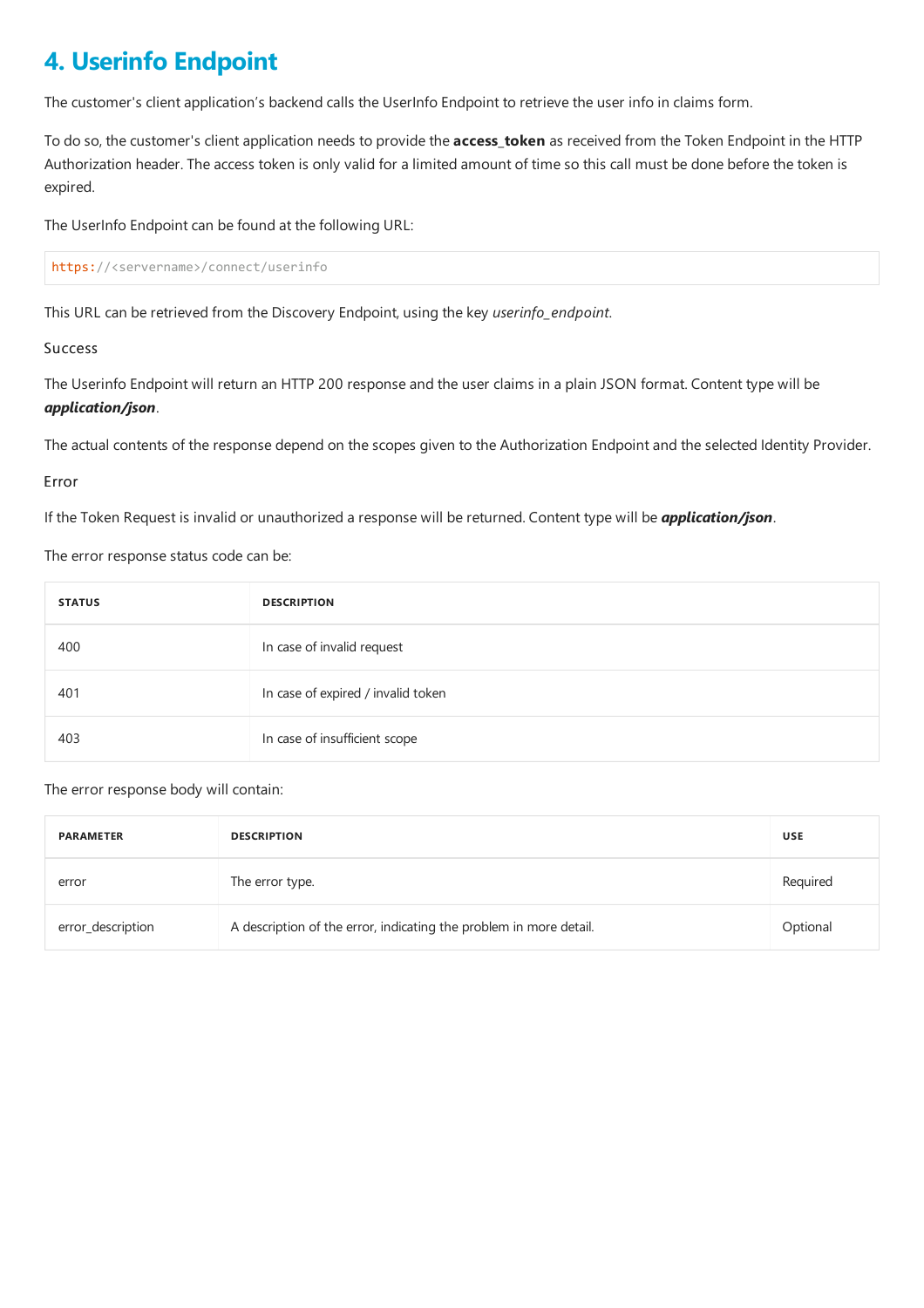## <span id="page-11-0"></span>**5. Discovery Endpoint**

The *Connective Identity Hub* implements the OpenId Connect Discovery Endpoint to find out all the URIs of the endpoints that are available.

The Discovery Endpoint can be found at the following URL:

https://<servername>/.well-known/openid-configuration

The HTTP method is GET, no authentication is necessary.

Content type of the response will be **application/json**.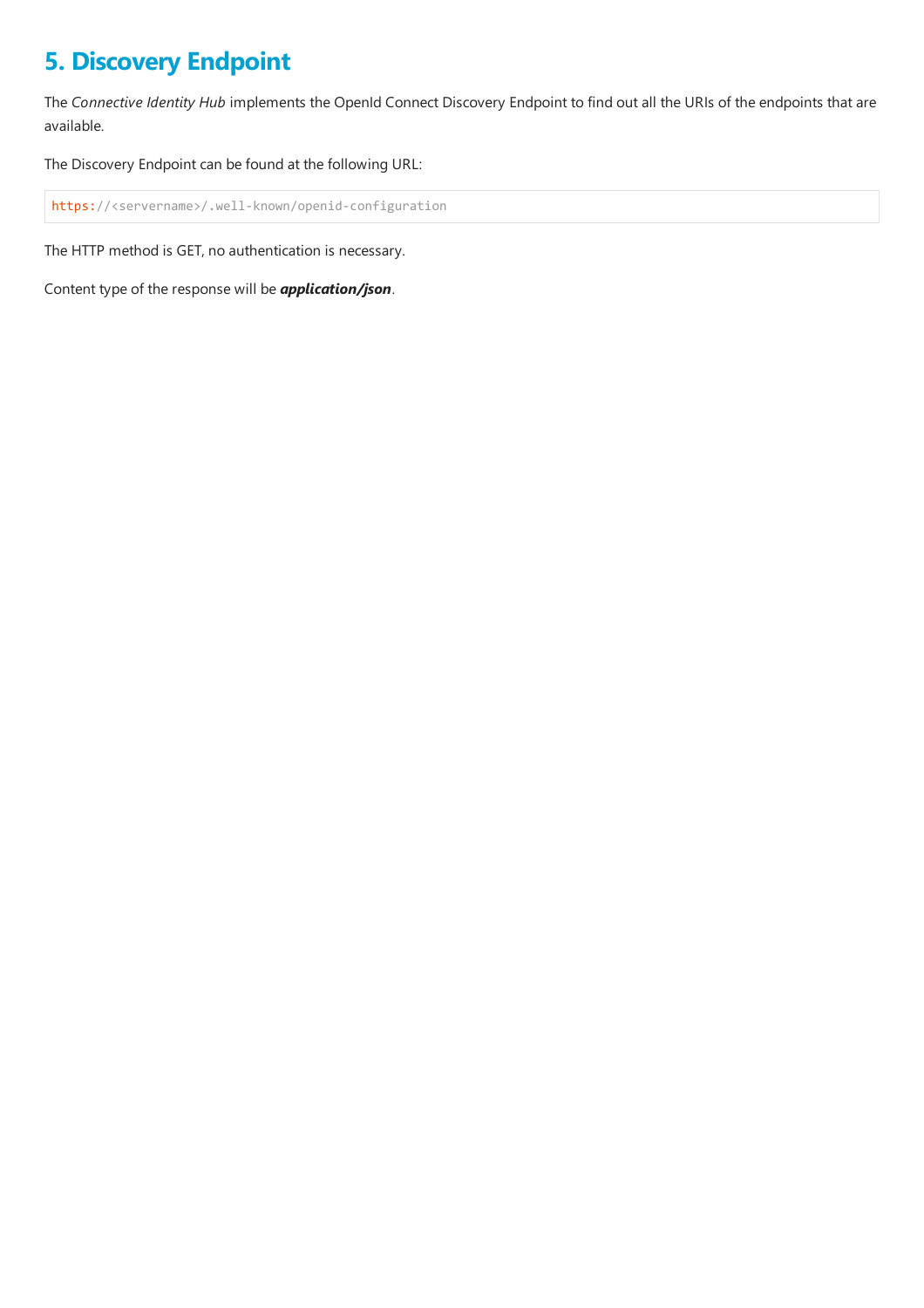# <span id="page-12-0"></span>**6. JWKS Endpoint**

In order to validate the signatures of JWTs returned by the *Connective Identity Hub*, the JWKS Endpoint can be called to retrieve the public keys. The identifier of the particular key, which was used in a signature, will be present in a header of the JWT.

The JWKS Endpoint can be found at the following URL:

https://<servername>/.well-known/openid-configuration/jwks

The HTTP method is GET, no authentication is necessary.

Content type of the response will be **application/json**.